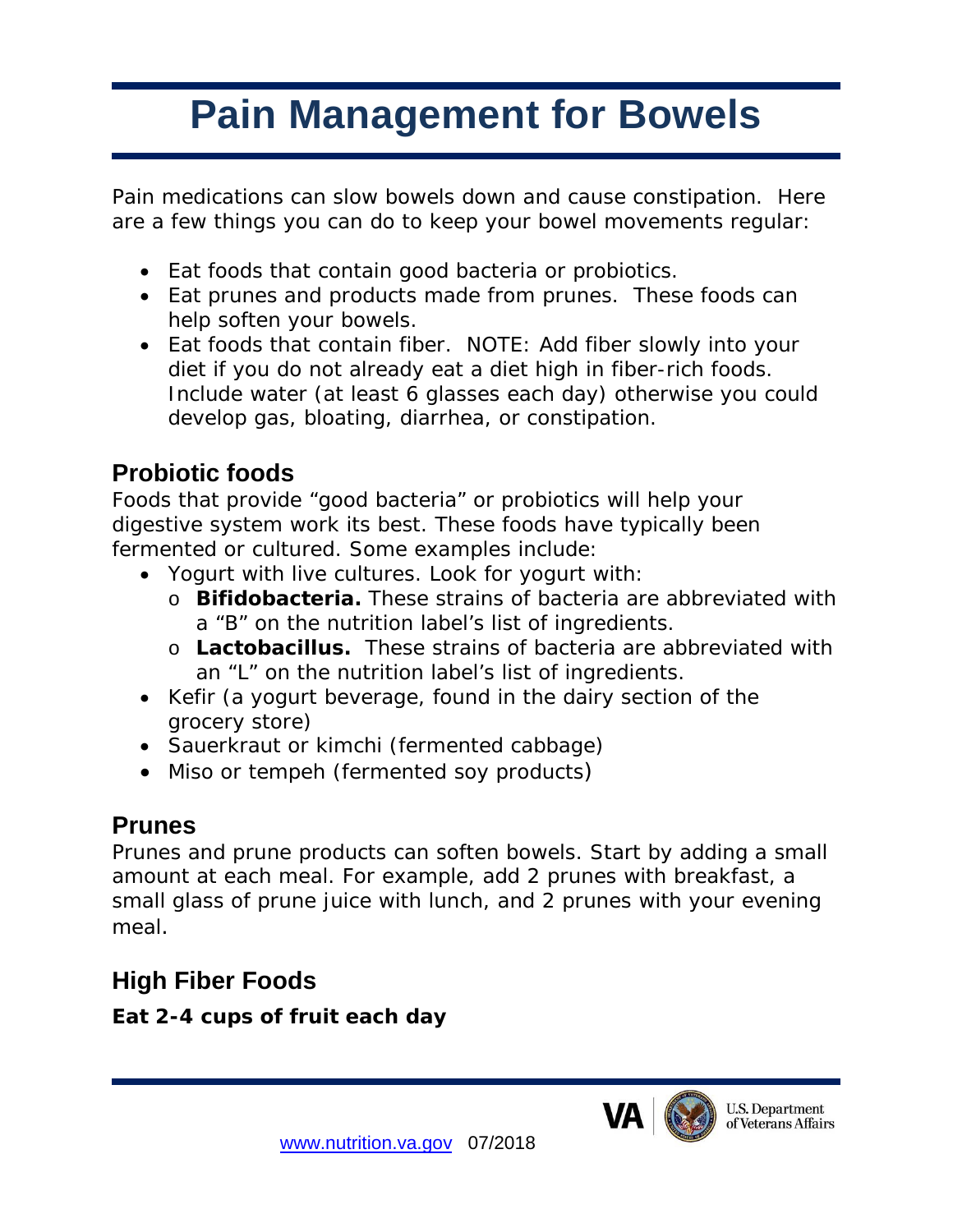- Choose fresh or frozen fruitinstead of juice, canned, or peeled fruit.
- Have fruit as a snack between meals, such as a banana, pear, or apple.
- Add fruit to cereals, salads, yogurt, or cottage cheese.

#### **Eat 3 or more cups of vegetables each day.**

- Choose fresh vegetables instead of canned.
- Use frozen vegetables (without sauce).
- Add lettuce, tomatoes and other vegetables to sandwiches.
- Use vegetables in a stir-fry or cut up fresh vegetables and enjoy with a low-fat dip.

#### **Eat at least 3 ounces of whole grain each day**.

- Choose whole grain cereals with 5 grams or more of fiber per serving.
- Choose whole grain breads with 3 grams or more of fiber per serving.
- The first ingredient in breads and cereals should be "whole grain" or "whole wheat."
- Choose brown rice, wild rice, barley, or quinoa instead of white rice.
- Add oat or wheat bran when baking muffins, cookies, pancakes, waffles, or meatloaf.
- Add wheat germ to yogurt or hot cereal.

#### **Eat at least ½ cup of dried beans, peas, potatoes with skin, or corn a few times a week.**

- Dried beans can be a replacement in recipes for animal protein.
- Use cooked dry beans, peas, or corn in soups, stews, side dishes, dips, casseroles, salads, and pastas.
- Add dried beans, peas, or corn to tacos, burritos, or rice.
- Use cooked and cooled unpeeled potatoes or whole grain pasta to make salads.

#### **Mix high fiber foods into your daily food choices.**